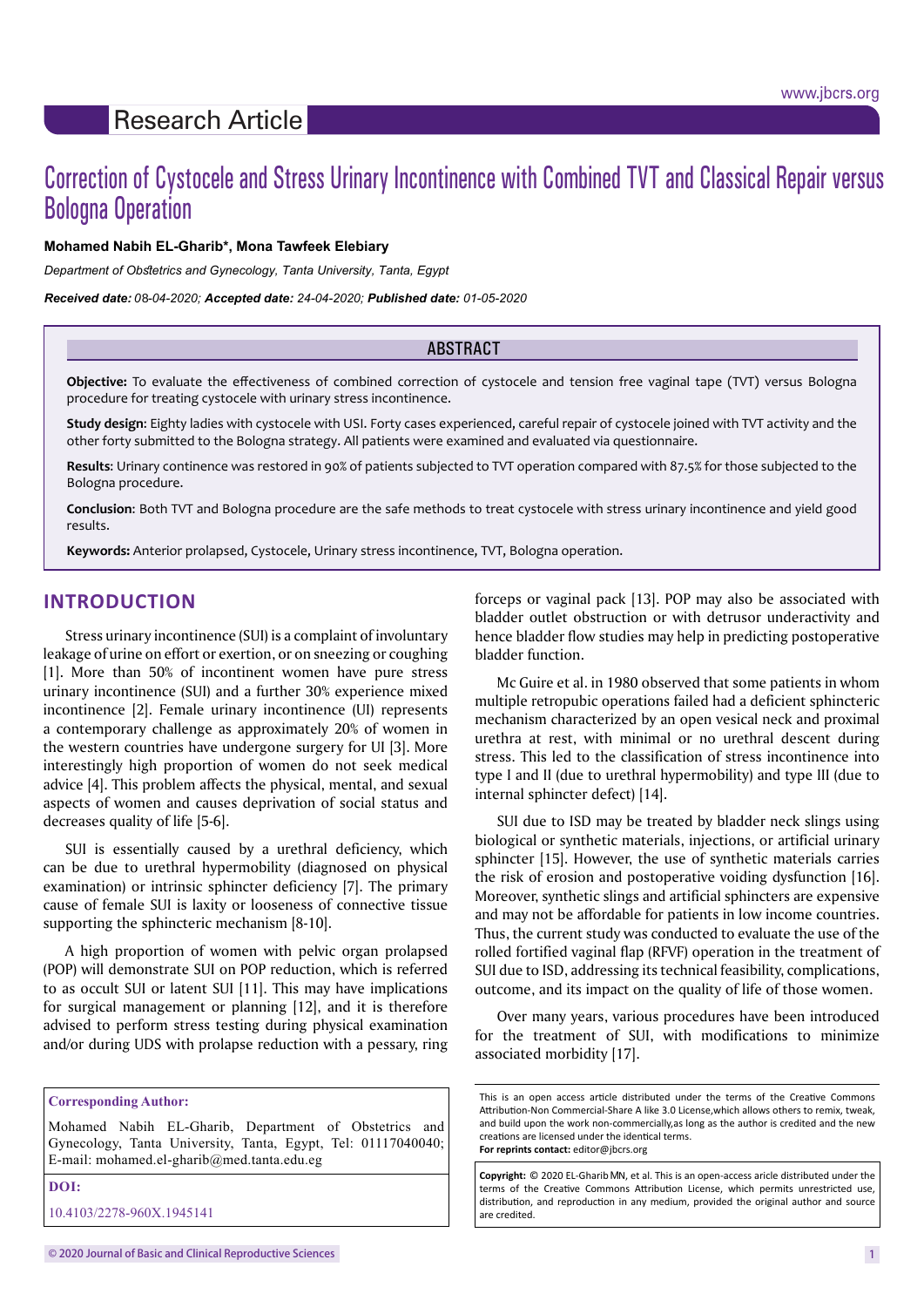Citation: EL-Gharib MN, Elebiary MT. Correction of Cystocele and Stress Urinary Incontinence with Combined TVTand Classical Repair versus Bologna Operation. doi: 10.4103/2278-960X.1945141

A tension-free vaginal tape (TVT) procedure is surgery to treat stress urinary incontinence in women. In this procedure, a synthetic tape is placed around the urethra to form a slingthis supports the urethra to prevent leakage.This procedure involves the implantation of a polypropylene tape around the mid-urethra via a minimal vaginal incision. Petros and Ulmsten were the first to come up with the treatment TVT in 1996 [18].

Bologna's operation to relieve stress incontinence in patients with large cystoceles uses two vaginal strips to form a subcervical sling. Because of the simplicity of technic of Bologna's operation, its low morbidity and its very great reliability with respect to urinary results, this method is now practiced routinely in cases of prolapse with marked cystocele and patent or potential stress incontinence, even in the presence of major sphincter incompetence [19].

The goals of this study were to evaluate and compare the efficacy of combined cystocele repair with TVT and the Bologna operation for the treatment of genuine stress incontinence associated with anterior vaginal prolapse. This was a cohort study with a 3-year follow-up. Complications and results regardingprolapse were also assessed.

## **PATIENTS AND METHODS**

#### *Patients*

This study was performed at Tanta University Hospital upon eighty women from those attending the outpatient clinic of obstetrics and gynecology department**,** Tanta University Hospital in a period between January 2017 and December 2018.

Patients included within the study after informed consent obtained for each case. All patients included were complaining of involuntary urine loss which was severe enough to constitute a social or hygienic problem that was objectively demonstrable.

#### *Patient selection criteria*

Primary sling surgery is an option for patients who have:

No urinary infection

Normal voiding and bladder-filling function

Urethral hypermobility on examination

SUI on a cough-stress test

No general systemic disease

#### *Patient exclusion criteria*

Previous incontinence surgery

Lower urinary tract anomaly

Previous radiation therapy of the pelvis

Active malignancy

Neurogenic disease which can be associated with bladder disorders

Chronic chest disease as emphysema

Pregnancy

Active urinary tract infection as evidenced by positive urine culture

#### *Patients grouping*

The eighty patients included within the study were divided randomly into three groups, each of which included twenty patients:

Bologna Group: Comprised forty patients subjected to Bologna procedure.

TVT Group: Incorporated forty patients in whom TVT prolene mesh sling was done.

#### *The preoperative evaluation*

In keeping with the European Association of Urology (EAU) guidelines, diagnostic evaluation of lower urinary tract symptoms should start with a thorough medical history, physical examination, completion of a validated symptom and the degree of pelvic organ prolapse was assessed and graded according tothe POP quantification system (POPQ) [20].

Prior to any treatment for SUI, a complete diagnostic evaluation should be performed in accordance with the established guidelines such as the 2016 European Association of Urology (EAU) guideline [21].

### *Special tests*

Cough and Valsalva stress test

Questionnaires on quality of life, Urogenital Distress Inventory (UDI) (134).

Laboratory evaluation: Routine pre-operative evaluation, including urine analysis, blood urea& serum creatinine, complete blood picture, complete liver function, fasting, post prandial blood sugar and Urine analysis &culture.

Imaging: Pelviabdominal ultrasound (was done as routine to exclude any upper urinary tract abnormality.

#### *Urodynamic tests*

All patinas underwent preoperative urodynamic testing, which consisted of cystometrogram (CMG), a pressure flow study (PFS) using a standardized research protocol that followed the International Continence Society (ICS) recommended Good Urodynamic Practice Guidelines.

## *Methods*

The Bologna procedure: The technique used was based on Umberto Bologna description [22].

TVT operation using A GYNECARE TVT™ Retropubic System was used.

The intra operative blood loss was calculated by using the WHO grading system: Grade 0: No bleeding, Grade I: Petechial bleeding, Grade II**:** Mild blood loss (clinically significant): Grade III: Gross blood loss requires transfusion (severe), Grade IV: Debilitating blood loss, retinal or cerebral associated with fatality [23].

## **DISCUSSION**

The objective of this research was to assess and look at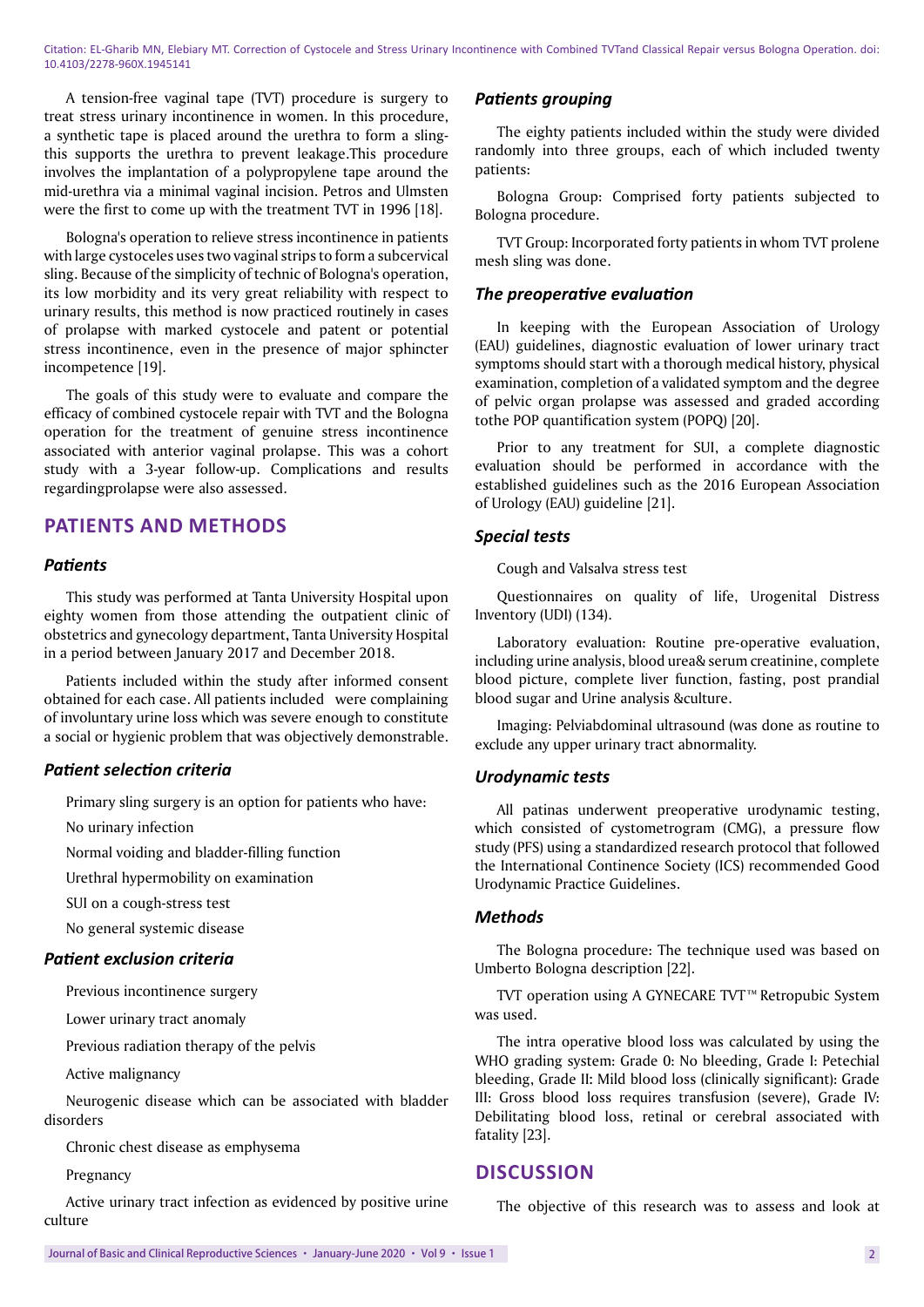the viability of consolidated cystocele repair with TVT and the Bologna procedure for the treatment of genuine stress incontinence associated with anterior vaginal prolapse.

After the recognition and adoption of mesh materials in hernia repair, sling materials became an attractive option and were widely introduced. Initially, they provided good functional results [24]. However, surgical learning curves are still considered steep due to insufficient anatomical and biochemical understanding, as well as a lack of predictability of the interaction between these foreign materials and the body. Our improved understanding of tissue biomechanics will elucidate important aspects of pelvic floor reconstruction and enhance our approach to pelvic floor dysfunction [25]. In the early 1990s, a major ''game changer'' appeared with the introduction of the tension-free vaginal tape (TVT) by Ulmsten and Petros [26].

The Bologna procedure was introduced in 1982. The Bologna procedure is a colposuspension by the vaginal route using two flaps of excess anterior vaginal wall tissue, which are brought up through the space of Retzius and attached to the rectus fascia [27].

Within the current study, there were no considerable differences between the two studied groups as regards age and parity. This is followedGloom and Nitti Who concluded that the age and parity as risk factors have no significant impact upon the outcome of anti-incontinencesurgery [28,29].

In harmony with our results in the TVT group, Fernando and Co colleagues studied a total of 263 patients who had clinical evidence of stress urinary incontinence. Prolene mesh was placed under the mid to the distal urethra through the retropubic route, 96.4% of these patients were cured or improved. There were no major complications such as permanent retention, erosion, infection or rejection of the mesh. The mean operative time was 27 minute [30].

Teleb and associates used the prolene sling follows the principles of TVT. They have a success rate of 92% for the prolene sling compared to 87% for AVS, which is similar to our outcome. Bladder perforation happened in two patients, one in the TVT group and one in the AVS group giving an overall rate of 6 % [31].

Likewise,Winckler and co-workers in a study to evaluate the use of a polypropylene mesh to correct SUI in 316 women, following the rules of TVT. The polypropylene group showed a cure in 88.9%, improvement in 7.3%, and failure in 3.2% [32].

Klein and colleagues were the first who reported studies of the Bologna procedure remarked on the simplicity of the technique, its low morbidity and the good correction of incontinence and cystocele. [33] Pigne and collaborates reported that the subjective cure rate of GSI after the Bologna operation is 85%-92% [34].

Giacalone and coworkers found that the incidence of intraoperative and postoperative complications of the Bologna procedure included one case of hemorrhage requiring blood transfusion, was 2.5% of bladder injury, 9% lower abdominal wound sepsis, 2.5% lower abdominal hematoma and 25% for lower urinary tract infection. De novo, urgency developed in 3.7% [35].

Fritel and his group studied the long-term effect of anterior repair using Bologna operation on female SUI In a study on 218 women with cystoceles and reported a success rate of 83%. Urge incontinence occurred in 19% of the cases with a mean followup of 69 months. A cure rate of 73% was obtained from the 109 patients suffering from SUI, which compared to our results [36].

De Tayrac and associates reported that the perioperative complications of Bologna procedure,including urinary tract infections occurred in 42%. Anatomic success regarding the prolapse was, and 84.6%. The subjective cure rate of GSI was 87%. The objective cure rate of GSI (negative stress test result) was 84.6%. We concluded that the Bologna operation was more effective for treating GSI associated with anterior vaginal prolapse [37].

As regards the long-term results of the Bologna procedure for SIU, it was 73% of cures after more than 5 years and 63-82% for other authors [38-40].

 The intraoperative complications of the TVT procedure were mainly associated with the risk of bladder perforation. In the present study, only two women had perforation, again in keeping with other reports suggesting rates of 0-6% [18].

A 2018 multicenter RCT comparing the TVT and Burch retropubic urethropexy showed a 19% higher rate of overall continence in the TVT arm at 2 years [41]. The slight superiority of TVT against retropubic urethropexy and autologous fascia sling were also confirmed in a 2017 updated systematic review of all surgical methods to treat female SUI [42].

In conclusion, the present study bolsters the view that urodynamic examinations may not be a vital advance in ladies with uncomplicated SUI. This concurs with the perspective of numerous different authors [43].

# **RESULTS**

In the current study, 80 women underwent surgery for the treatment of SUI with the sling technique. Patients were divided into two groups. Each group consisted of 40 patients. Women in the first group were subjected to Bologna operation, and patients from the second group were submitted to TVT operation plus classical repair. The patients were operated under spinal. The mean follow-up time was 12 months.

The average age of the Bologna group was  $47.57 \pm 9.05$ years while within the TVT group the mean age was  $46.10 \pm$ 7.40 years. The parity of study groups ranged from 1 to 6 para. The BMI of the Bologna group was  $27.5 \pm 2.91$  compared with  $27.5 \pm 2.74$  for the TVT group.

**Table 1** displays the distribution of incontinence grading among the studied patients. It showed that nearly 80% of the Bologna group had grade II incontinence, 10% had grade I and 10% had grade III. Within the TVT group, 20% had grade I, 75% had grade II and 5% had grade III.

|           | <b>Bologna</b> |    |    | TVT |  |  |
|-----------|----------------|----|----|-----|--|--|
|           | N              | %  | N  | %   |  |  |
| Grade 1   |                | 10 | 8  | 20  |  |  |
| Grade 11  | 32             | 80 | 30 | 75  |  |  |
| Grade 111 | 4              | 10 | 2  | 5   |  |  |
| $X^2$     | 2.06500000     |    |    |     |  |  |
| P. value  | 0.35611556     |    |    |     |  |  |

**Table 1:** The grading of incontinence among studied groups.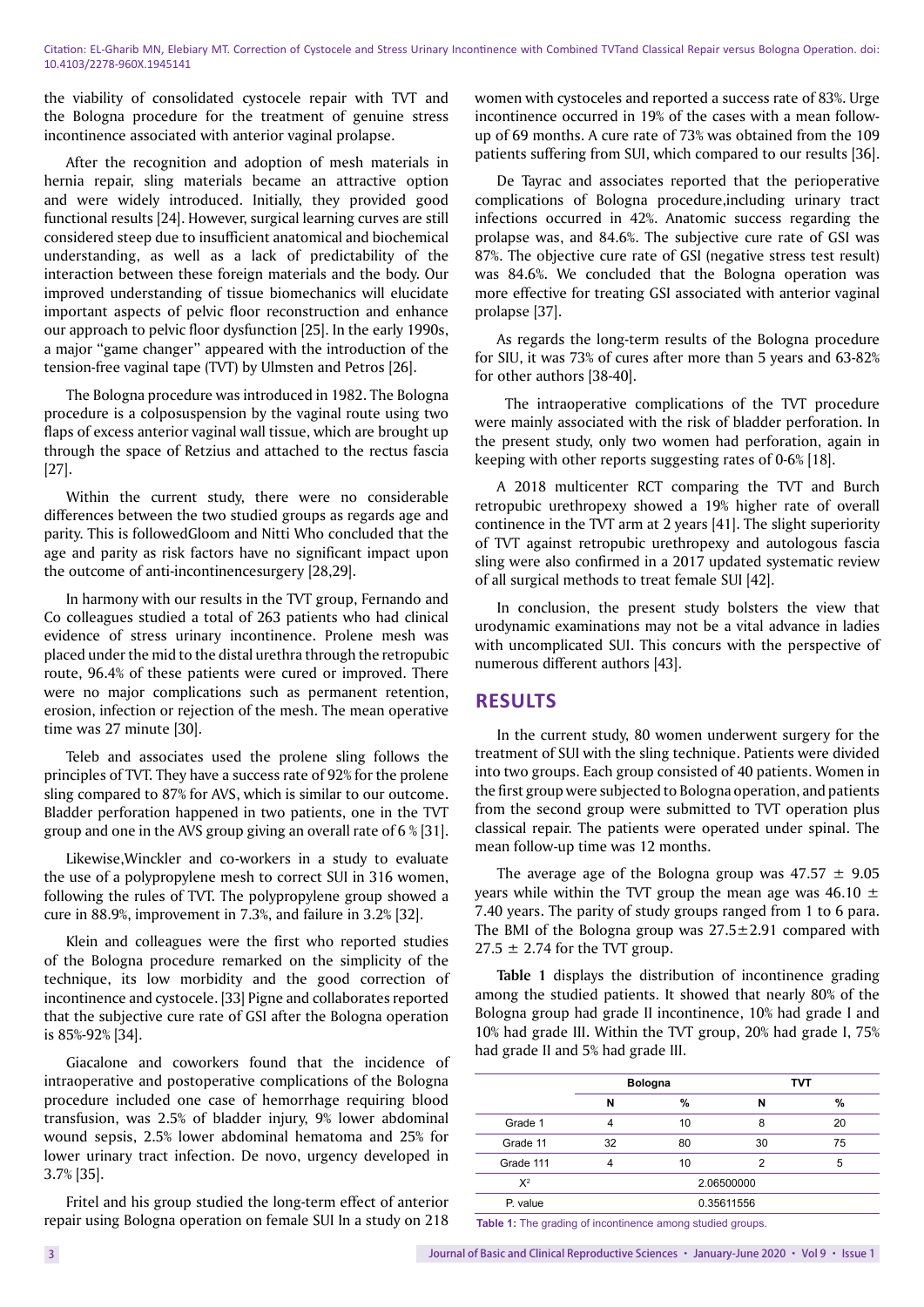**Table 2** demonstrates that mean operative time was 44 minutes for the Bologna group compared to a median of 42.6 minutes for the TVT group. There was an insignificant difference between both groups.

**Table 3** displays the distribution of urodynamic parameters within the Bologna group. No significant difference noted between preoperative and three-month postoperative parameters. The maximum flow (Qmax) range was 21-31 ml/s preoperative. The norm was  $23.9 \pm 2.22$  while the postoperative value ranged from 20-27 ml/s with a mean of  $23 \pm 2.15$ . Residual urine (RU) volume measured 5-20 ml preoperative with a mean of  $12.25 \pm 5.23$  compared to a range of 7-25 ml postoperative and a mean of 13.65  $\pm$  5.343. The maximum cystometric capacity (MCC) ranged between 320-477 ml preoperative and 330-470 ml postoperative and also the mean values were 395.80  $\pm$ 43.211 and 391.55  $\pm$  37.424 for preoperative and postoperative values respectively. Valsalva leak point pressure (VLPP) ranged from 32-99 cm  $\rm H_2O$  preoperative to 30-95 cm  $\rm H_2O$  postoperative.

The urodynamic parameters preoperative and 3 months postoperative of the TVT group are illustrated within the **Table 4.** That table depicts that Qmax ranged from 21-33 ml/s with a mean of  $25.65 \pm 3.013$  preoperative and 6 months postoperative the range was 19-31ml/s with a mean of  $25.10 \pm 3.905$ . Residual urine volume ranged from 5-20 ml preoperative with mean  $12.20 \pm 4.774$  and postoperative the range was 5-40 ml with mean 13  $\pm$  7.773. As a regard maximum cystometric capacity, the preoperative values ranged from 330-445 ml with a mean of 383.45±32.066 while the postoperative range was 337-425 ml

|          | Operative time in minutes |                             |  |  |  |
|----------|---------------------------|-----------------------------|--|--|--|
| Mean     | <b>Bologna</b>            | <b>TVT+Classical Repair</b> |  |  |  |
|          | 44                        | 42.6                        |  |  |  |
| $±$ SD   | 6.83                      | 7.29                        |  |  |  |
| P. value |                           | 0.657                       |  |  |  |

**Table 2:** Operative time for sling operation plus anterior colporraphy.

| Bologna (A)  |      |       | Range | Mean   | SD     | P value |
|--------------|------|-------|-------|--------|--------|---------|
| Qmax (ml/s)  | Pre  | 21.0  | 31.0  | 23.90  | 2.22   | 0.42121 |
|              | Post | 20.0  | 27.0  | 23.0   | 2.15   |         |
| $RU$ (ml)    | Pre  | 5.0   | 20.0  | 12.250 | 5.230  | 0.55276 |
|              | Post | 7.0   | 25.0  | 13.650 | 5.343  |         |
|              | Pre  | 320.0 | 477.0 | 395.80 | 43.211 | 0.18655 |
| MCC (ml)     | Post | 330.0 | 470.0 | 391.55 | 37.424 |         |
|              | Pre  | 32.0  | 99.0  | 75.70  | 16.604 | 0.22228 |
| VLPP (cmH2O) | Post | 30.0  | 95.0  | 75.45  | 14.677 |         |

Qmax=maximum flow, RU=residual urine, MCC=maximum cystometric capacity VLPP=Valsalva leak point pressures

**Table 3:** The pre and 3 months postoperative urodynamic parameters of Bologna group.

| тvт                       |      |       | Range | Mean   | SD     | P value |
|---------------------------|------|-------|-------|--------|--------|---------|
|                           | Pre  | 21.0  | 33.0  | 25.65  | 3.013  | 0.94523 |
| Qmax (ml/s)               | Post | 19.0  | 31.0  | 25.10  | 3.905  |         |
| $RU$ (ml)                 | Pre  | 5.0   | 20.0  | 12.20  | 4.774  | 0.65320 |
|                           | Post | 5.0   | 40.0  | 13.00  | 7.773  |         |
| MCC (ml)                  | Pre  | 330.0 | 445.0 | 383.45 | 32.066 | 0.16125 |
|                           | Post | 337.0 | 425.0 | 383.40 | 27.331 |         |
| VLPP (cm H <sub>2</sub> O | Pre  | 49.0  | 95.0  | 74.25  | 13.741 |         |
|                           | Post | 50.0  | 93.0  | 75.45  | 10.894 | 0.34655 |

Qmax=maximum flow, RU=residual urine, MCC=maximum cystometric capacity, VLPP=Valsalva leak point pressures

**Table 4:** The pre and 3 months postoperative urodynamic parameters of TVT group.

with a mean of 383.4  $\pm$  27.331, also Valsalva leak point pressure showed a range of 49-95 cm H2O preoperative with a mean of 74.25  $\pm$  13.741 and postoperative the range was 50-93 cm  $\rm H_2O$ with mean  $75.45 \pm 10.894$ .

**Table 5** shows the intraoperative complications, bladder perforation occurred in four patients within the Bologna Group and two patients within the TVT group. One of the four patients of the Bologna group had undergone previous pelvic surgery, and also the others had no history of vaginal surgery. The injury was recognized and repaired with the continuation of the procedure. As regards patients of the TVT group, the bladder injury was small and occurred during dissection and before sling placement. The catheter was left for one week in these three cases. Intraoperative bleeding occurred in six patients within the Bologna group and in two patients of the TVT group, but none of them needed a blood transfusion. No major vascular injury or nerve injury encountered during this study.

As shown in **Table 6**, the blood loss from Bologna operation was on the average of 99 ml which is significantly more than that for the TVT operation, 48.7 ml.

With regard to early postoperative outcome, six patients within the Bologna group, two patients within the TVT group had evidence of superficial wound infection within the variability of suprapubic redness and tenderness, which resolved with antibiotics as demonstrated within the **Table 7**. Eight patients had retention of urine, 6 within the Bologna group and a pair of within the TVT group, resolved after intermittent catheterization for an extra five days. Cases of lower tract infection were managed by antibiotics. De novo, urgency appeared in 10 patients, 6 cases within the Bologna group and four cases within the TVT group, recovered after anticholinergic drugs. Cases of suprapubic and pelvic pain were relieved after proper analgesia within the variability of anti-inflammatory drugs.

As shown in the **Table 8**, the cure rate of SUI after the Bologna technique was 87.5%, and 90% of TVT operation. According to the employable result following three and a year of

|                            | <b>Bologna</b> |    |            | тvт |
|----------------------------|----------------|----|------------|-----|
|                            | N              | %  |            | %   |
| <b>Bladder perforation</b> |                | 10 |            | 5   |
| Intraoperative bleeding    | 6              | 15 | 12         | h   |
| $X^2$                      |                |    | 0.11700000 |     |
| P. value                   | 0.73231129     |    |            |     |

**Table 5:** The intraoperative complications.

|         | Blood loss in ml without anterior colporraphy |      |  |  |  |
|---------|-----------------------------------------------|------|--|--|--|
|         | <b>Bologna</b>                                | тvт  |  |  |  |
| Mean    | 99                                            | 45   |  |  |  |
| $±$ SD  | 19.3                                          | 13.7 |  |  |  |
| P value | 0.008                                         |      |  |  |  |

**Table 6:** Blood loss in ml in studied groups for sling operation.

|                       | <b>BOLOGNA</b> |    |                | тvт |                |            |
|-----------------------|----------------|----|----------------|-----|----------------|------------|
|                       | N              | %  | N              | %   | $\mathbf{X}^2$ | P. value   |
| Suprapubic pain       | 6              | 15 | 2              | 5   |                |            |
| Pelvic pain           |                | 10 | 5              | 10  |                |            |
| Wound infection       | 6              | 15 | $\overline{2}$ | 5   |                |            |
| Retention of urine    | 6              | 15 | $\overline{2}$ | 5   | 6.75           | 0.34458714 |
| Dysuria and lower UTI | 8              | 20 | $\overline{2}$ | 5   |                |            |
| Hematuria             | n              | 0  | $\overline{2}$ | 5   |                |            |
| De novo urgency       | 6              | 15 |                | 10  |                |            |

Table 7: Early post-operative complications at 1 week.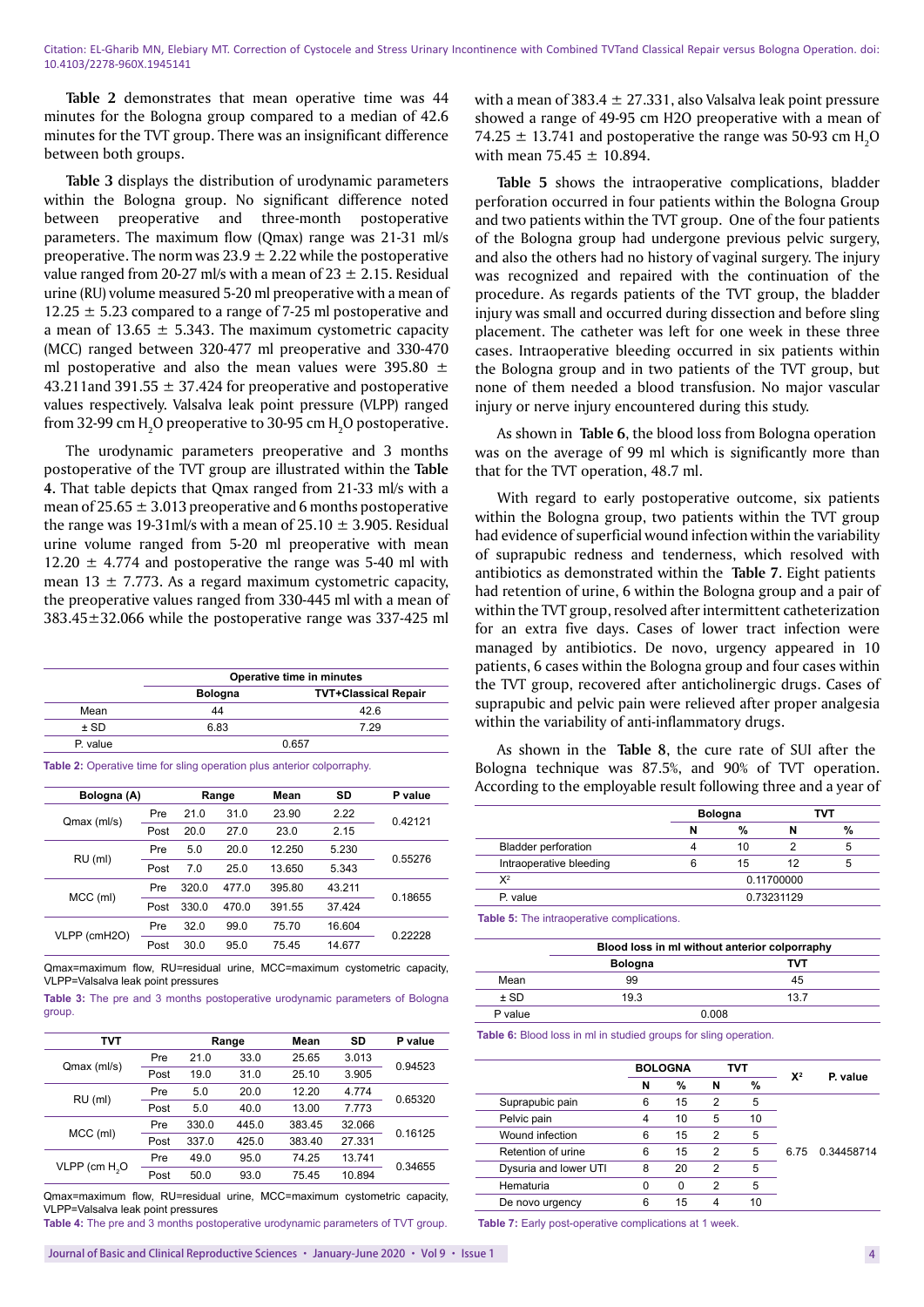Citation: EL-Gharib MN, Elebiary MT. Correction of Cystocele and Stress Urinary Incontinence with Combined TVTand Classical Repair versus Bologna Operation. doi: 10.4103/2278-960X.1945141

|          |           | <b>Bologna</b> |        | TVT  |  |
|----------|-----------|----------------|--------|------|--|
|          | <b>NO</b> | %              |        | %    |  |
| Cured    | 35        | 87.50          | 36     | 90   |  |
| Improved |           | 10             | 3      | 7.50 |  |
| Failed   |           | 2.50           |        | 2.50 |  |
| $X^2$    |           |                | 1.57   |      |  |
| P value  |           |                | 0.9245 |      |  |

**Table 8:** Operative outcome.

|                        | <b>Bologna</b> |      | тvт |               |          |  |
|------------------------|----------------|------|-----|---------------|----------|--|
|                        | N              | %    | N   | $\frac{0}{2}$ | P. value |  |
| 3 moths postoperative  | 35             | 87.5 | 36  | 90            |          |  |
| One year postoperative | 34             | 85   | 35  | 87.5          | 0.028    |  |

**Table 9:** Subjective Cure Rate on Follow up.

the impedance is delineated in the **Table 9**. At 3 months follow up the subjective cure rate of Bologna procedure was 87.5% and 90% of TVT operation. Follow up at 12 months shows that the subjective cure rate was 85% for Bologna procedure and 87.5% of TVT operation.

# **CONCLUSION**

Both TVT and Bologna procedure are the safe methods to treat cystocele with stress urinary incontinence and yield good results.

## **REFERENCES**

- 1. Abrams P, Cardozo L, Fall M, [Griffiths D,](https://www.ncbi.nlm.nih.gov/pubmed/?term=Griffiths D%5BAuthor%5D&cauthor=true&cauthor_uid=12559262) [Rosier P,](https://www.ncbi.nlm.nih.gov/pubmed/?term=Rosier P%5BAuthor%5D&cauthor=true&cauthor_uid=12559262) [Ulmsten U,](https://www.ncbi.nlm.nih.gov/pubmed/?term=Ulmsten U%5BAuthor%5D&cauthor=true&cauthor_uid=12559262) et al. The standardisation of terminology in lower urinary tract function: report from the standardisation sub-committee of the International Continence Society. 2003; 61(1): 37-49.
- 2. Reynolds WS, Dmochowski RR, Penson DF. Epidemiology of stress urinary incontinence in women. Curr Urol Rep. 2011;12: 370-376.
- 3. Smith ARB, Koelbl H. Is mid-urethral placement of synthetic minimal access tapes important in stress urinary incontinence surgery? Neurourol Urodyn. 2010; 29: 676-378.
- 4. Sinclair AJ, Ramsay IN. The psychosocial impact of urinary incontinence in women. Obstet Gynaecol. 2011; 13: 143-148.
- 5. Wallner LP, Porten S, Meenan RT, O'Keefe Rosetti MC, Calhoun EA, Sarma AV, et al. Prevalence and severity of undiagnosed urinary incontinence in women. Am J Med. 2009; 122(11): 1037-1042.
- 6. Abrams P, Cardozo L, Fall M, Griffiths D, Rosier P, Ulmsten U, et al. The standardisation of terminology in lower urinary tract function: report from the standardisation sub-committee of the international continence society. Urology. 2003; 61(1): 37-49.
- 7. Wyndaele M, Abrams P. Urodynamics in Female Urology. European Urology Supplements.2018; 17(3): 91-99
- 8. Hilton P, Dolan LM. Pathophysiology of urinary incontinence and pelvic organ prolapse. BJOG. 2004; 111 :5-9.
- 9. Petros PE, Ulmsten UI. An integral theory of female urinary incontinence. Experimental and clinical considerations. Acta Obstet Gynecol Scand Suppl 1990; 153: 7-31.
- 10. Petros PE, Ulmsten UI. The combined intravaginal sling and tuck operation. An ambulatory procedure for cure of stress and urge incontinence. Acta Obstet Gynecol Scand Suppl. 1990; 153: 53-59.
- 11. Haylen BT, de Ridder D, Freeman RM, [Swift SE](https://www.ncbi.nlm.nih.gov/pubmed/?term=Swift SE%5BAuthor%5D&cauthor=true&cauthor_uid=19937315), [Berghmans B](https://www.ncbi.nlm.nih.gov/pubmed/?term=Berghmans B%5BAuthor%5D&cauthor=true&cauthor_uid=19937315), [Lee J](https://www.ncbi.nlm.nih.gov/pubmed/?term=Lee J%5BAuthor%5D&cauthor=true&cauthor_uid=19937315), et al. An International Urogynecological Association (IUGA)/International Continence So-ciety (ICS) joint report on the terminology for female pelvic floor dysfunction. Neurourol Urodyn. 2010; 29: 4-20.
- 12. Elser DM, Moen MD, Stanford EJ, [Keil K,](https://www.ncbi.nlm.nih.gov/pubmed/?term=Keil K%5BAuthor%5D&cauthor=true&cauthor_uid=19683689) [Matthews CA](https://www.ncbi.nlm.nih.gov/pubmed/?term=Matthews CA%5BAuthor%5D&cauthor=true&cauthor_uid=19683689), [Kohli N](https://www.ncbi.nlm.nih.gov/pubmed/?term=Kohli N%5BAuthor%5D&cauthor=true&cauthor_uid=19683689), et al. Abdominal sacrocolpopexy and urinary incontinence: surgical planning based on urodynamics. Am J Obstet Gynecol. 2010; 202: 375.
- 13. Winters JC, Dmochowski RR, Goldman HB, [Herndon CD,](https://www.ncbi.nlm.nih.gov/pubmed/?term=Herndon CD%5BAuthor%5D&cauthor=true&cauthor_uid=23098783) [Kobashi KC,](https://www.ncbi.nlm.nih.gov/pubmed/?term=Kobashi KC%5BAuthor%5D&cauthor=true&cauthor_uid=23098783) [Kraus](https://www.ncbi.nlm.nih.gov/pubmed/?term=Kraus SR%5BAuthor%5D&cauthor=true&cauthor_uid=23098783)

[SR](https://www.ncbi.nlm.nih.gov/pubmed/?term=Kraus SR%5BAuthor%5D&cauthor=true&cauthor_uid=23098783), et al. Urodynamic stud-ies in adults: AUA/SUFU guideline. J Urol. 2012; 188: 2464-2472

- 14. McGuire EJ, Lytton B, Kohorn EI, Pepe V. The value of urodynamic testing in stress urinary incontinence. J Urol. 1980; 124(2): 256-258.
- 15. Wilson TS, Lemack GE, Zimmern PE. Management of intrinsic sphincteric deficiency in women. J Urol. 2003; 169(5): 1662-1669.
- 16. Vayleux B, Rigaud J, Luyckx F, Karam G, Le Normand L. Female urinary incontinence and artificial urinary sphincter: study of efficacy and risk factors for failure and complications. Eur Urol. 2011; 59(6):1048-1053.
- 17. Jha S, Ammenbal M, Metwally M. Impact of incontinence surgery on sexual function: a systematic review and metaanalysis. J Sex Med. 2012; 9: 34-43.
- 18. Ulmsten U, Henriksson L, Johnson P, Varhos G. An ambulatory surgical procedure under local anaesthesia fortreatment of female urinary incontinence. Int Urogynecol J. 1996; 7: 81-86.
- 19. [Salet-Lizee D1](https://www.ncbi.nlm.nih.gov/pubmed/?term=Salet-Lizee D%5BAuthor%5D&cauthor=true&cauthor_uid=3693937), [Rolet F](https://www.ncbi.nlm.nih.gov/pubmed/?term=Rolet F%5BAuthor%5D&cauthor=true&cauthor_uid=3693937), [Zamora A](https://www.ncbi.nlm.nih.gov/pubmed/?term=Zamora A%5BAuthor%5D&cauthor=true&cauthor_uid=3693937), [Lefranc JP](https://www.ncbi.nlm.nih.gov/pubmed/?term=Lefranc JP%5BAuthor%5D&cauthor=true&cauthor_uid=3693937), [Blondon J](https://www.ncbi.nlm.nih.gov/pubmed/?term=Blondon J%5BAuthor%5D&cauthor=true&cauthor_uid=3693937). Results of the treatment and prevention of urinary stress incontinence by Bologna's operation in prolapse with voluminous cystoceles. [J Urol \(Paris\).](https://www.ncbi.nlm.nih.gov/pubmed/3693937) 1987; 93(5): 279-283.
- 20. Roger R, Domchowski, Harriette M, Scarpcro, Jonthan Starkman. Tensionfree vaginal tape procedures 1n: Walsh et al (eds): Campbell's Urology; 9th edition, WB Saunders Co, Phil PA chapter (68). 2006; 2251-2271.
- 21. Burkhard F, Lucas M, Berghmans L, Bosch JLH, Cruz F, Lemack GE, et al. EAU guidelines on urinary incontinence in adults. Eur Urol. 2016; 1: 88.
- 22. Palma P, Thiel M, Benhur, PotrickMA, DambrosM. The Bologna procedure for the treatment of cystocele in association with stress urinary incontinence. Brazilian Journal of Urology. 2002; 28(2): 140-142.
- 23. Webert KE, Cook RJ, Sigouln CS, Blajchman MA. The risk of bleeding in thrombocytopenic patients with acute myeloid leukemia. Hematological disorders. 2006; 91: 1530-1537
- 24. Pereyra AJ. A simplified surgical procedure for the correction of stress incontinence in women. West J Surg Obstet Gynecol. 1959; 67: 223-226.
- 25. Petros P. Creating a gold standard surgical device: scientific discoveries leading to TVT and beyond. Int Urogynecol J. 2015; 26: 471-476.
- 26. Ulmsten U, Petros P. Surgery for female urinary incontinence. Curr Opin Obstet Gynecol 1992; 4: 456-462.
- 27. Bologna U. A new surgical procedure for the correction of urinary stress incontinence in the female. Urol Int. 1978; 33: 150-158.
- 28. Golomb J, Goldwasser B, Mashiach S. Raz endoscopic bladder-neck suspension in women younger than 65 years compared with elderly women: a 3-year experience. Urology, 1994; 43: 40-43.
- 29. Nitti VW, Bregg KJ, Sussman EM and Raz S. The Raz bladder neck suspension in patients 65 years and older. J Urol 1993; 149(4): 802-7.
- 30. De Almeida FG, Rodriguez LV, Raz S. Polypropylene distal urethral sling for treatment of female stress urinary incontinence .Brazilian Journal of Urology. 2002; 28(3): 254-258.
- 31. Teleb M, Salem ES, Naguib M, Kamel M, Hassan U, Elfayoumi A, et al. Evaluation of transvaginal slings using different materials in the management of female stress urinary incontinence .Arab Journal of Urology. 2011; 9: 283-288.
- 32. Winckler JA, Ramos JGL, Dalmolin BM, Winckler DC, Doring M. Comparative Study of Polypropylene and Aponeurotic Slings in the Treatment of Female Urinary Incontinence. Int Braz J Urol. 2010; 36: 339-347
- 33. Klein P, Treisser A, Renaud R. La cure d'incontinence urinaire a l'effort selon Bologna, une technique interessante dans les grosses cystoceles. Rev Fr Gynecol Obstet. 1985; 80: 391-394.
- 34. Pigne A, Boyer de Latour F, Keske, Laroussinie MP, Maghioracos P, Marpeau L, et al. Traitement des prolapsus uro-genitaux avec incontinence urinaire d'effort par l'intervention de Bologna, et propos de 90 cas. J Gynecol Obst Biol Reprod. 1988; 171: 379-386.
- 35. Giacalone P, Laffargue F, Daures J, Lombard I. The Bologna bladder neck suspension procedure for treatment of stress urinary incontinence associated with cystocele. Int Urogynecol J. 1998; 9: 370-378.
- 36. Fritel X, Pigné A. Anterior repair using Bologna procedure:Long-term